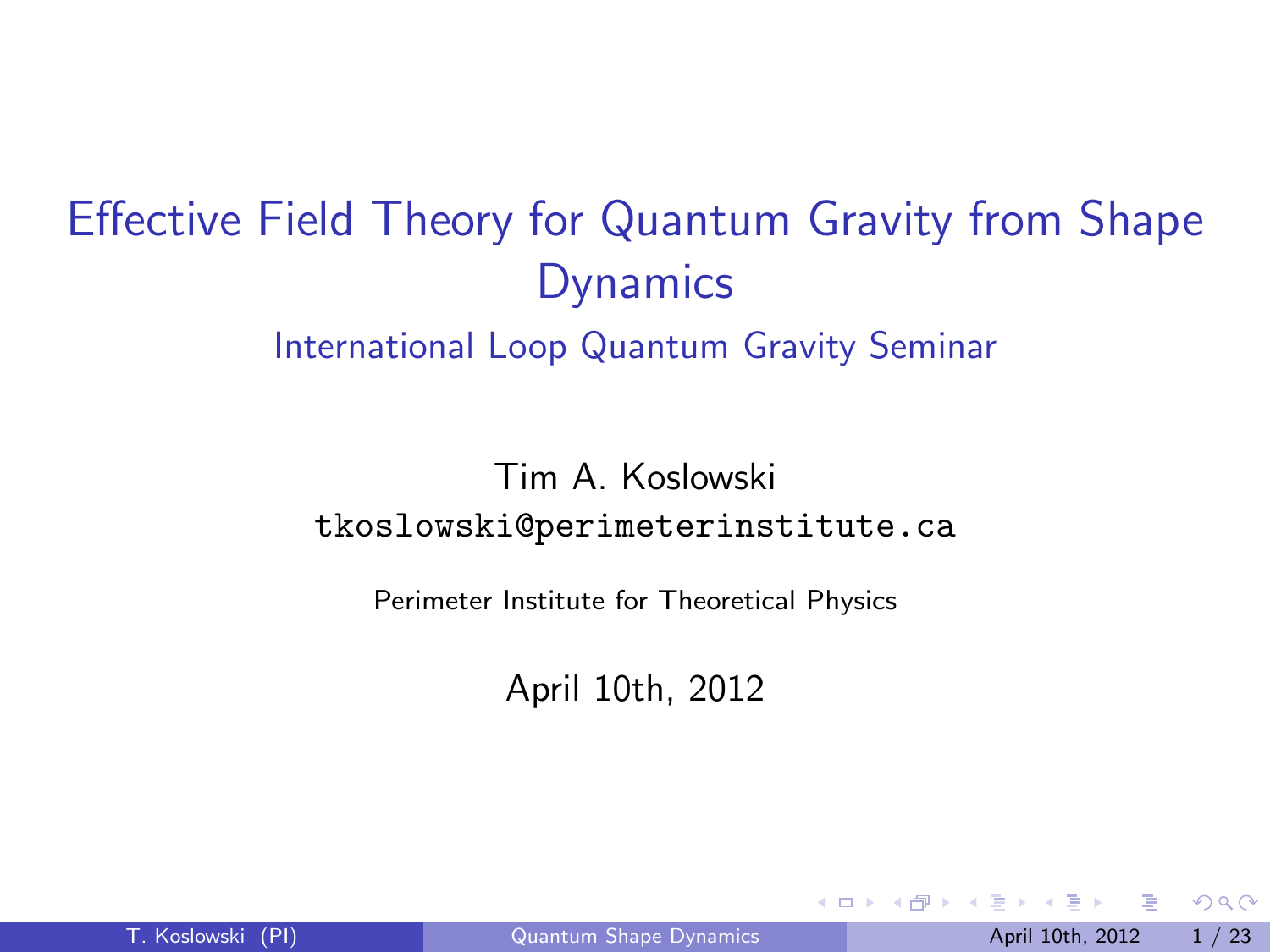## **Outline**

- Introduction: motivation, goal of talk
- Symmetry Trading and Symmetry Doubling: symmetry trading, Shape Dynamics and General Relativity, symmetry doubling and Doubly General Relativity
- **Doubly General Relativity: effective field theory, revised gravity theory** space
- Consequences: new construction principle  $\Rightarrow$  possible observational consequences, bulk/bulk duality, renormalization
- **Summary**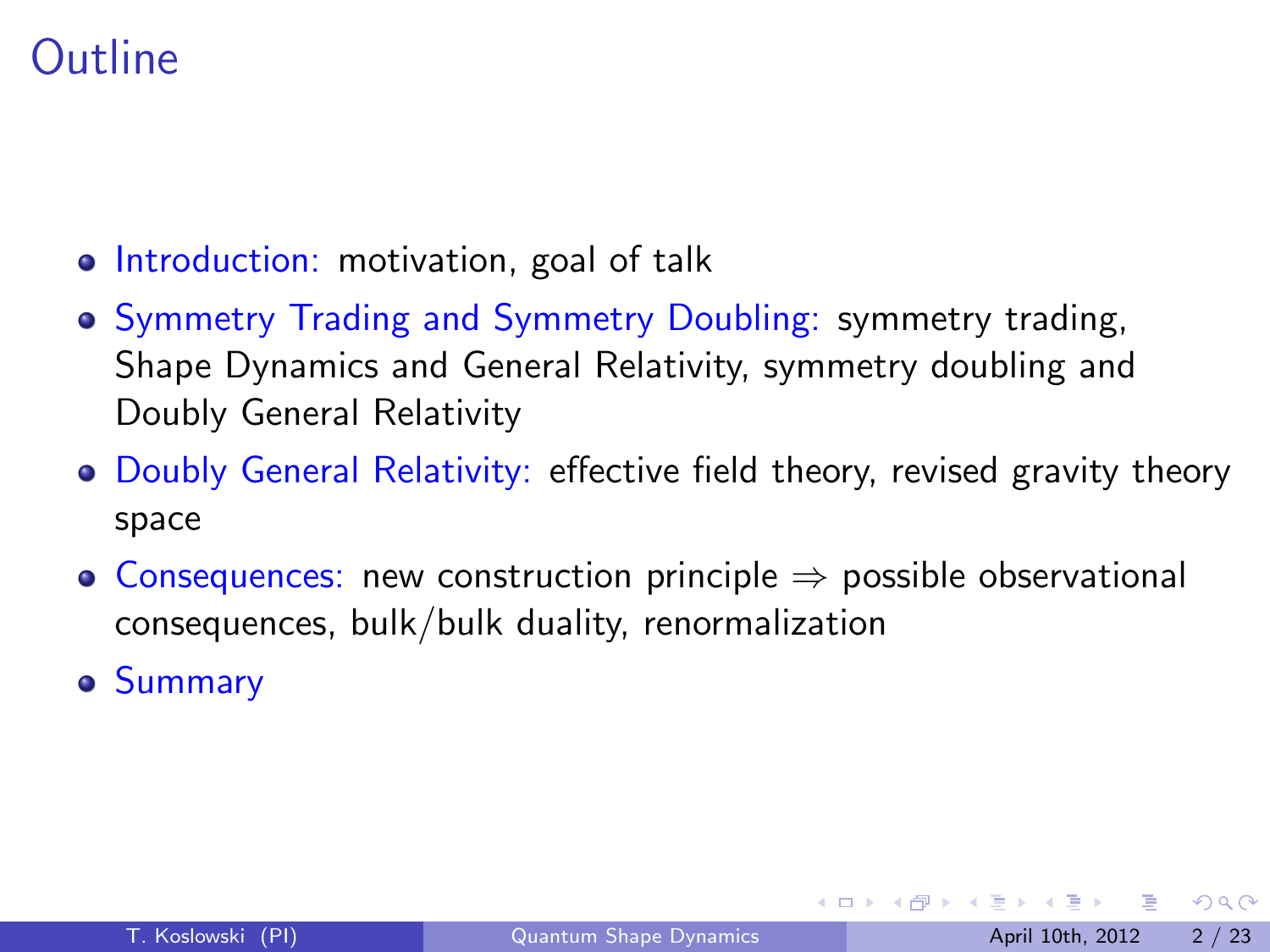## **Motivation**

## General Relativity is not renormalizable:

perturbation expansion of Einstein-Hilbert action, unitarity problem with higher derivative gravity

 $\Rightarrow$  problem is finding a different universality class

#### Importance of Symmetries:

- RG flow stays on (evolving) symm. surface
- **•** encoded as BRST-invariance of path integral
	- ⇒ Slavnov-Taylor identities for eff. action
- universality classes are often explained by symmetries

## Possibility: Hidden Symmetry

• FP may not be detected without adapting search to symmetry  $\Rightarrow$  important heuristic for finding new universality class

画

 $QQ$ 

 $\left\{ \begin{array}{ccc} 1 & 0 & 0 \\ 0 & 1 & 0 \end{array} \right.$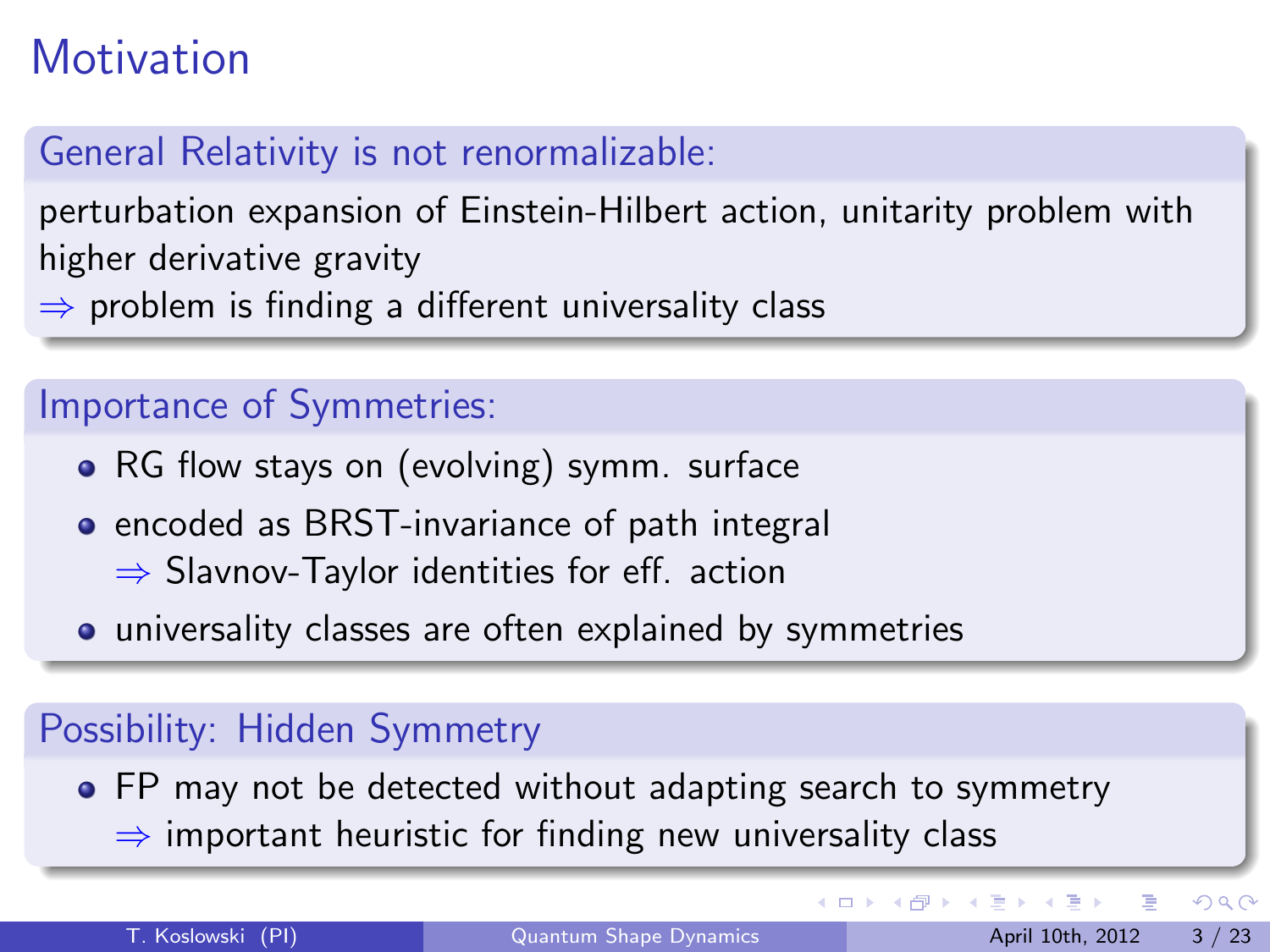#### "Doubly General Relativity" in one line:

There is a hidden BRST-invariance in gravity due to Shape Dynamics.

画

**Biskin**  $\equiv$ 

4 0 8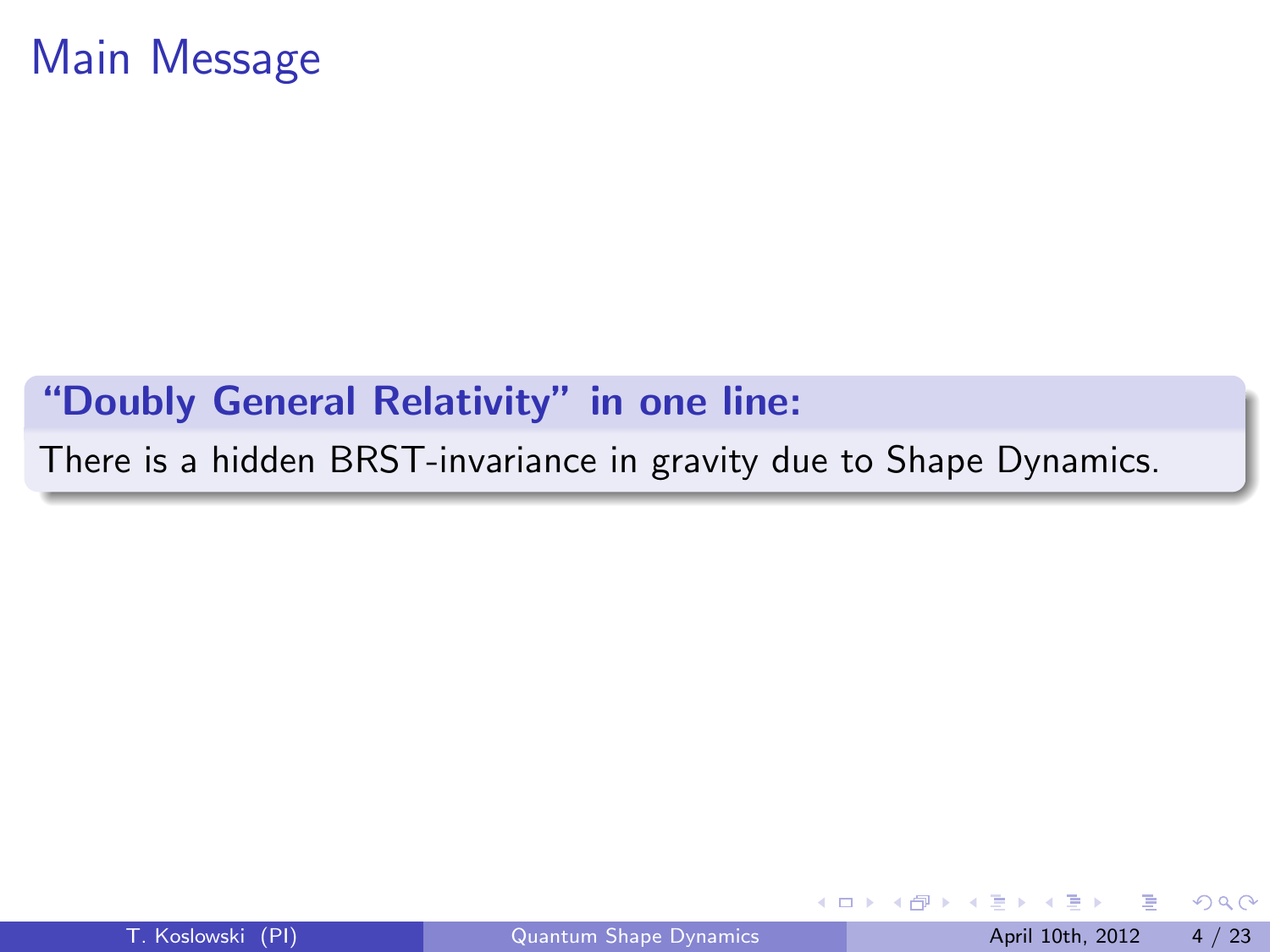# BACKGROUND:

#### symmetry trading, Shape Dynamics and BRST-formalism

4 日下

ÆP ⊳

T. Koslowski (PI) **C**uantum Shape Dynamics **April 10th, 2012** 5 / 23

画

医前头面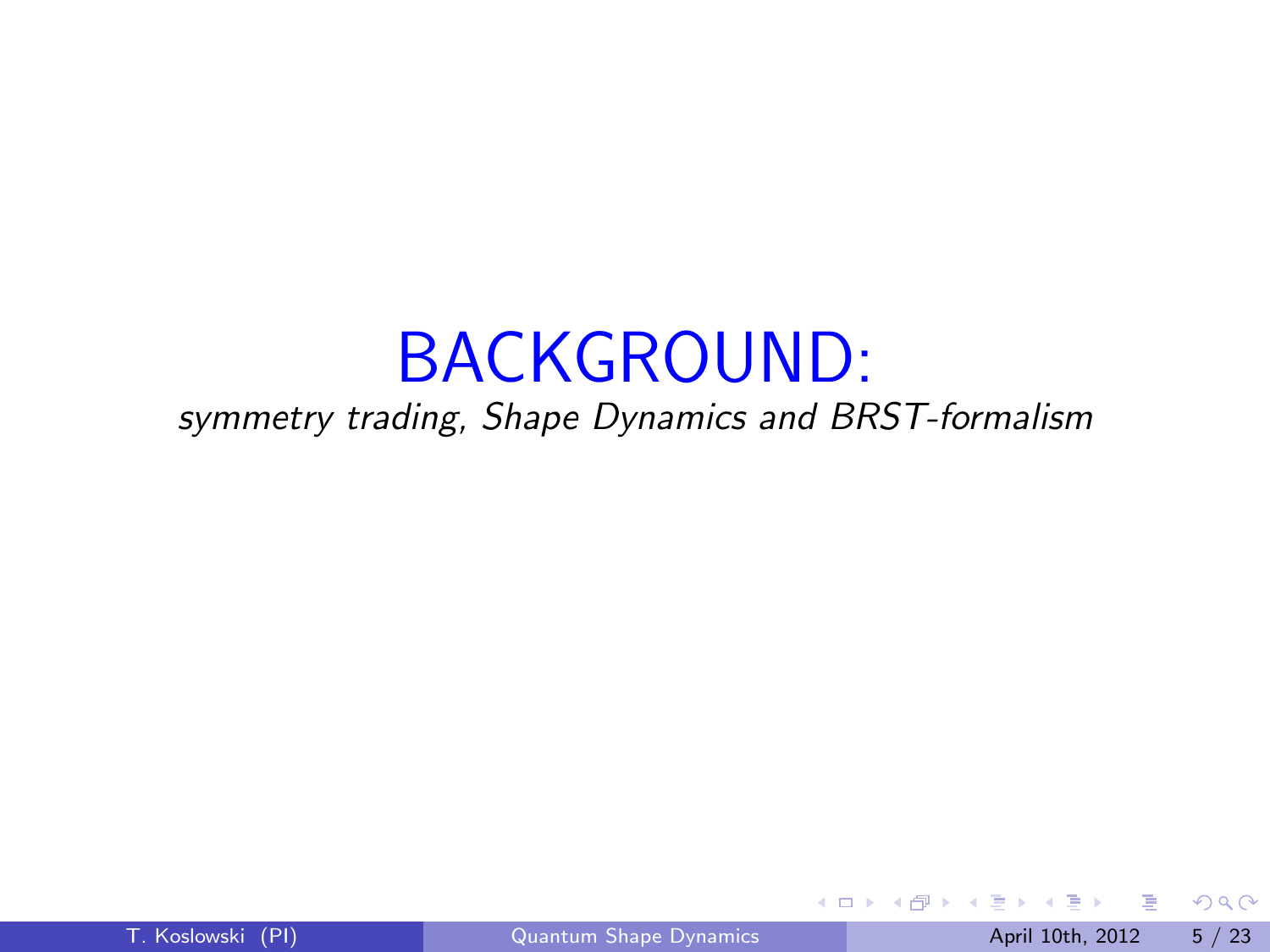## Symmetry Trading Mechanism

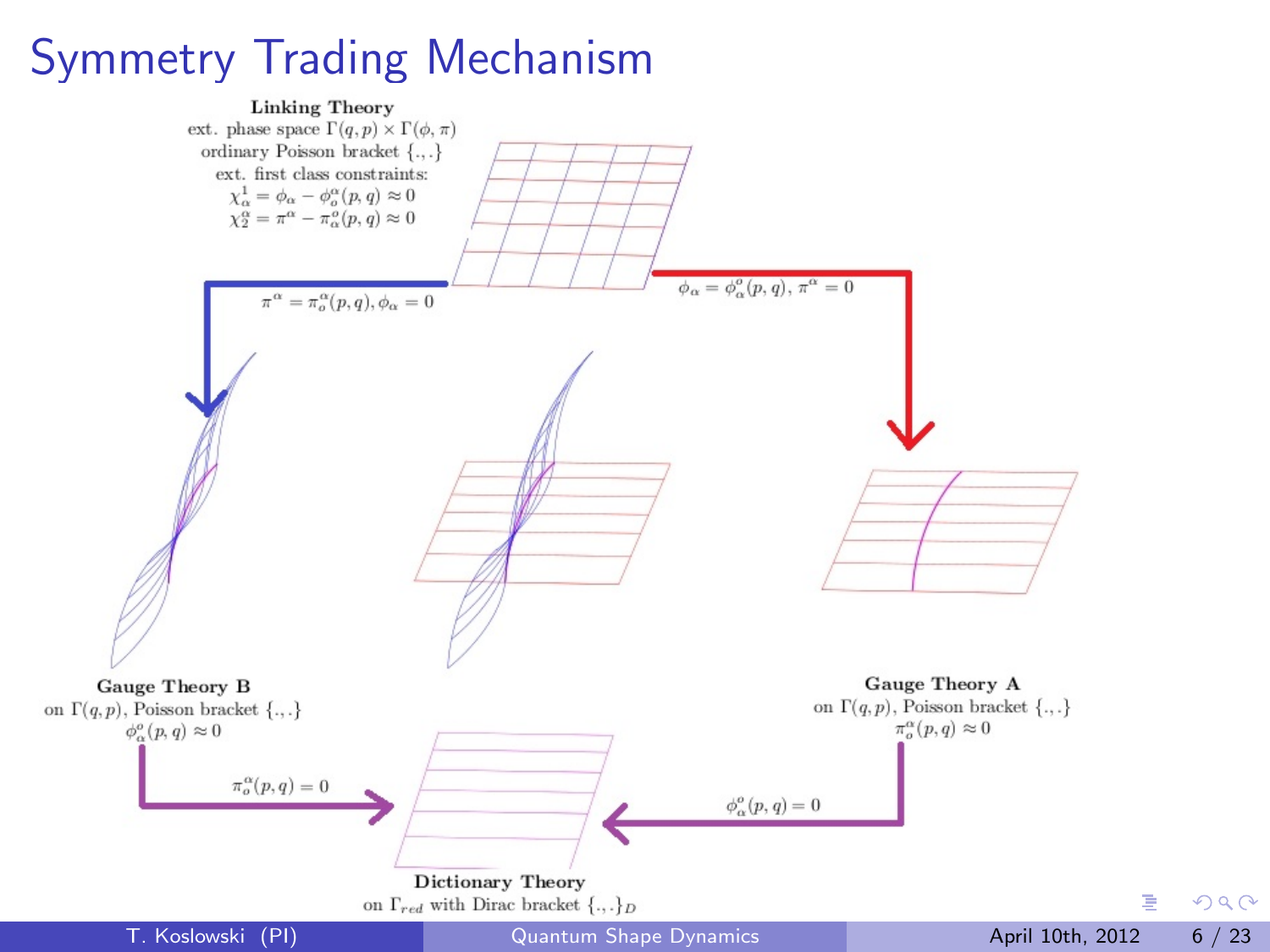## Construction of Shape Dynamics

Construction on ADM-phase space:





**ADM** Gravity

$$
\begin{split} S(N) &= \smallint N \left( \frac{G(\pi,\pi)}{\sqrt{|g|}} - (R - 2 \Lambda) \sqrt{|g|} \right) \\ H(v) &= \smallint \pi^{ab} \mathcal{L}_v g_{ab} \end{split}
$$

**Shape Dynamics** 

$$
H_{SD} = V - V_o
$$
  
 
$$
Q(\rho) = \int (\pi - \langle \pi \rangle \sqrt{|g|})
$$
  
 
$$
H(v) = \int \pi^{ab} \mathcal{L}_v g_{ab}
$$

4 日下

Þ

舌

 $\mathcal{A}$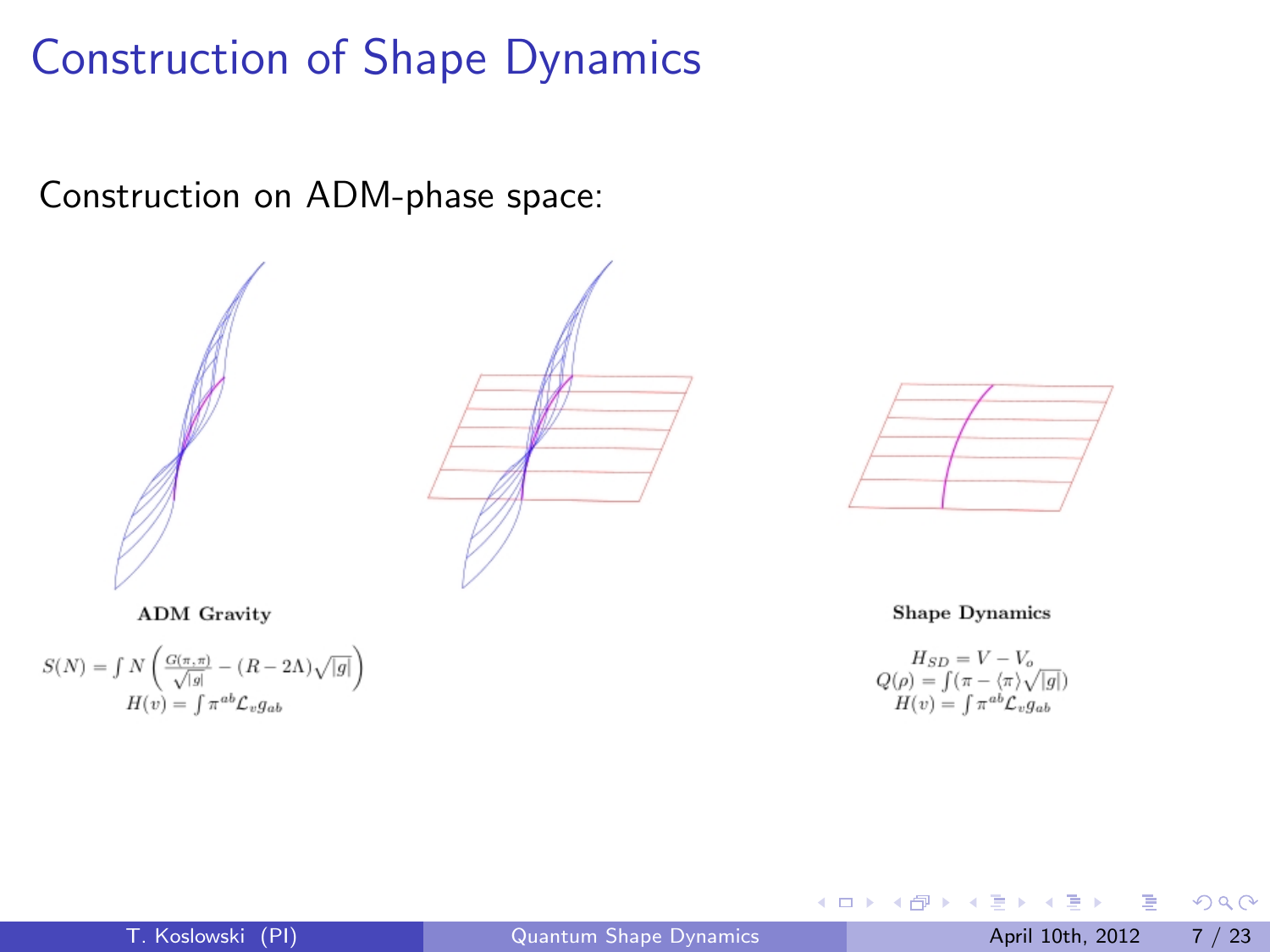## Relation of Dirac Observables

Intersecting constraint surfaces in local coordinates

\n- \n
$$
\chi_{\alpha} = M_{\alpha}^{\beta} q_{\beta} \approx 0
$$
\n and\n  $\sigma^{\beta} = N_{\alpha}^{\beta} (p^{\alpha} - p^{\alpha})$ \n with\n  $M_{\alpha}^{\beta}$ \n and\n  $N_{\alpha}^{\beta}$ \n intertible\n
\n- \n $\chi_{\alpha} = q_{\alpha} \approx 0$ \n and\n  $\tilde{\sigma}^{\beta} = p^{\beta} - p^{\beta} - p^{\beta}$ \n
\n

 $\Rightarrow$  vector fields  $\{\tilde{\chi}_{\alpha},.\}$  and  $\{\tilde{\sigma}^{\beta},.\}$  are Frobenius integrable  $\Rightarrow$  for every function  $f_{red}$  on intersection  $\Gamma_{red}$  there exists a local function  $f$  on  $U\subset \mathsf{\Gamma}$  s.t.  $\{\tilde{\chi}_\alpha,f\}=0=\{\tilde{\sigma}^\beta,f\}$  (doubly strong observables)  $\Rightarrow$  for these preferred representatives the identification on full  $\Gamma$  is trivial

$$
f_A \equiv f_B.
$$

#### Abelianization generally spoils locality:

Nonabelian case: there is still a dictionary for observables through the two phase space reductions of the linking theory.

 $200$ 

イロト イ押ト イヨト イヨト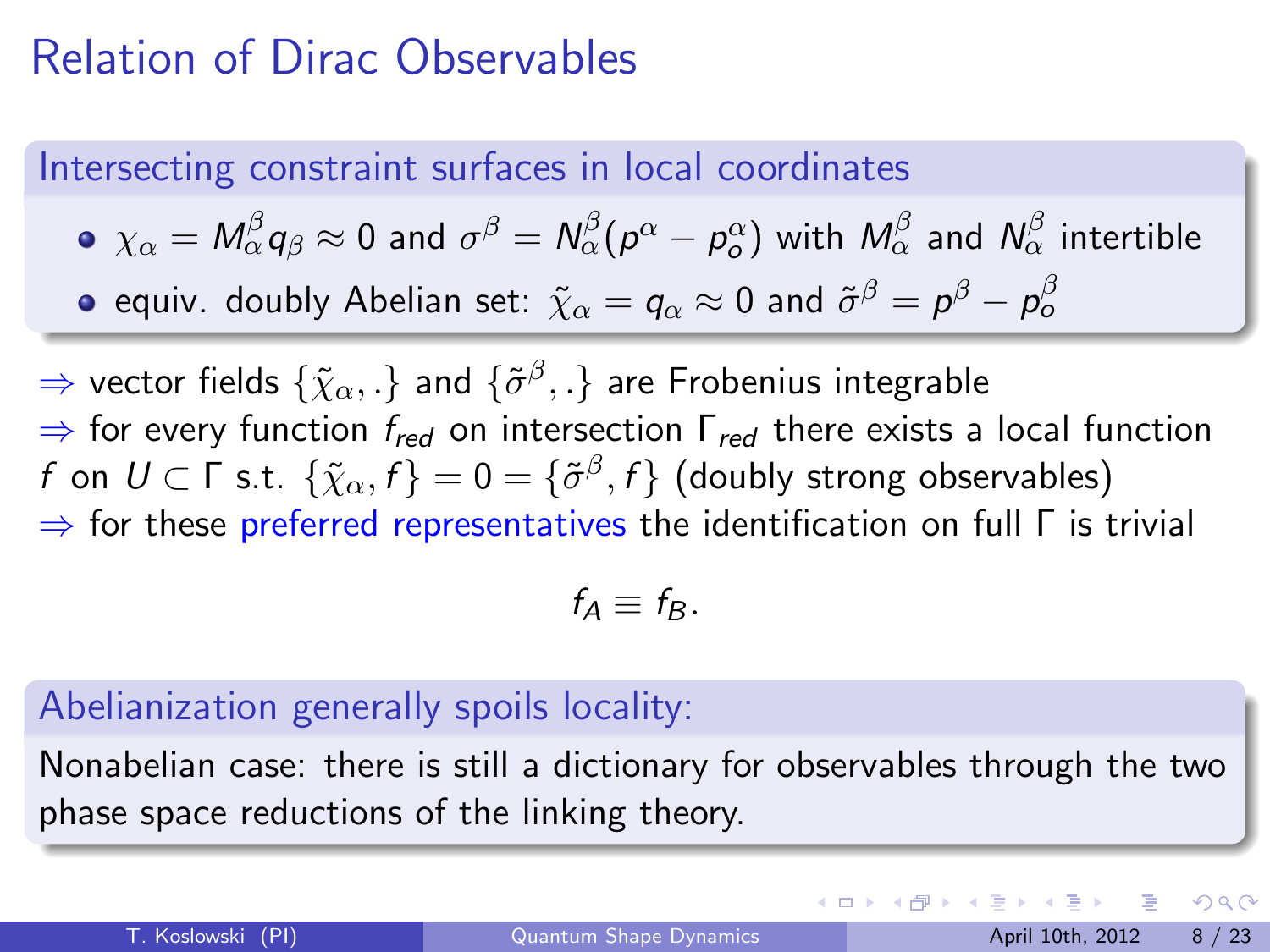## BRST-Formalism

### Abelian constraints  $\chi_{\alpha}$

• BRST-generator  $\Omega=\eta^\alpha \chi_\alpha$  satisfies  $\{\Omega,\Omega\}=0$  (nontrivial:  $\mathit{gh}(\Omega)=1)$  $\Rightarrow$  defines graded differential  $s:f\to \{\Omega,f\},$  i.e.  $s^2=0$ 

• Observables as cohomology of s at  $gh(.) = 0$ :

- gauge invariance:  $\{\Omega, f(p,q)\} = 0 \Rightarrow f$  (strong observable)
- equivalence:  $\widetilde{f}=f+\{\Omega,\Psi\}=f+\sigma^{\alpha}\chi_{\alpha}+{\cal O}(\eta)$  (weak observable) for gauge fixing  $\Psi = \sigma^{\alpha} P_{\alpha} + \mathcal{O}(\eta)$  with  $\textit{gh}(\Psi) = -1$

 $\Rightarrow$  always strong equations on extended phase space • gauge fixed Hamiltonian  $H_{BRS} = H_o + {\Omega, \Psi}$  when  $\{H_o, \Omega\} = 0$ .

## Nonabelian constraints  $\tilde{\chi}_\alpha = \mathsf{M}_\alpha^\beta \chi_\beta$

apply canonical transform  $\exp(\{\eta_\alpha c_\beta^\alpha P^\beta,.\})$  to Abelian case  $\tilde{\Omega}=\eta^{\alpha}M_{\alpha}^{\beta}\chi_{\beta}+\mathcal{O}(\eta^{2})$  defines  $\tilde{\bm{s}}$ , cohomology same as of  $\bm{s}$  at  $\bm{g}h(.)=0.$ 

 $\Omega$ 

イロト イ部 トメ ヨ トメ ヨト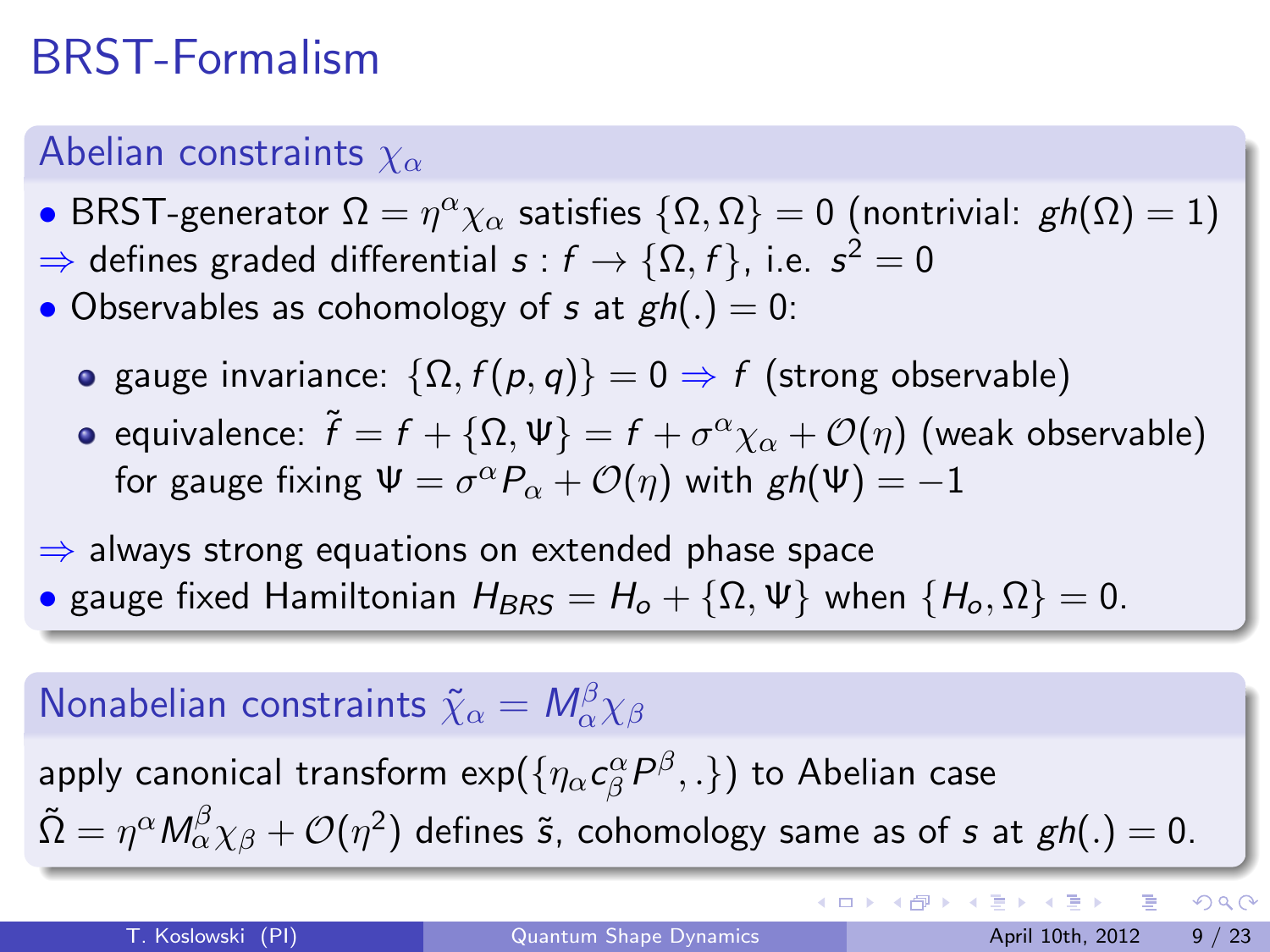# DOUBLY GENERAL RELATIVITY

#### symmetry doubling, Extended Shape Dynamics, Doubly General Relativity

4 0 8

÷

≔

<span id="page-9-0"></span> $\Omega$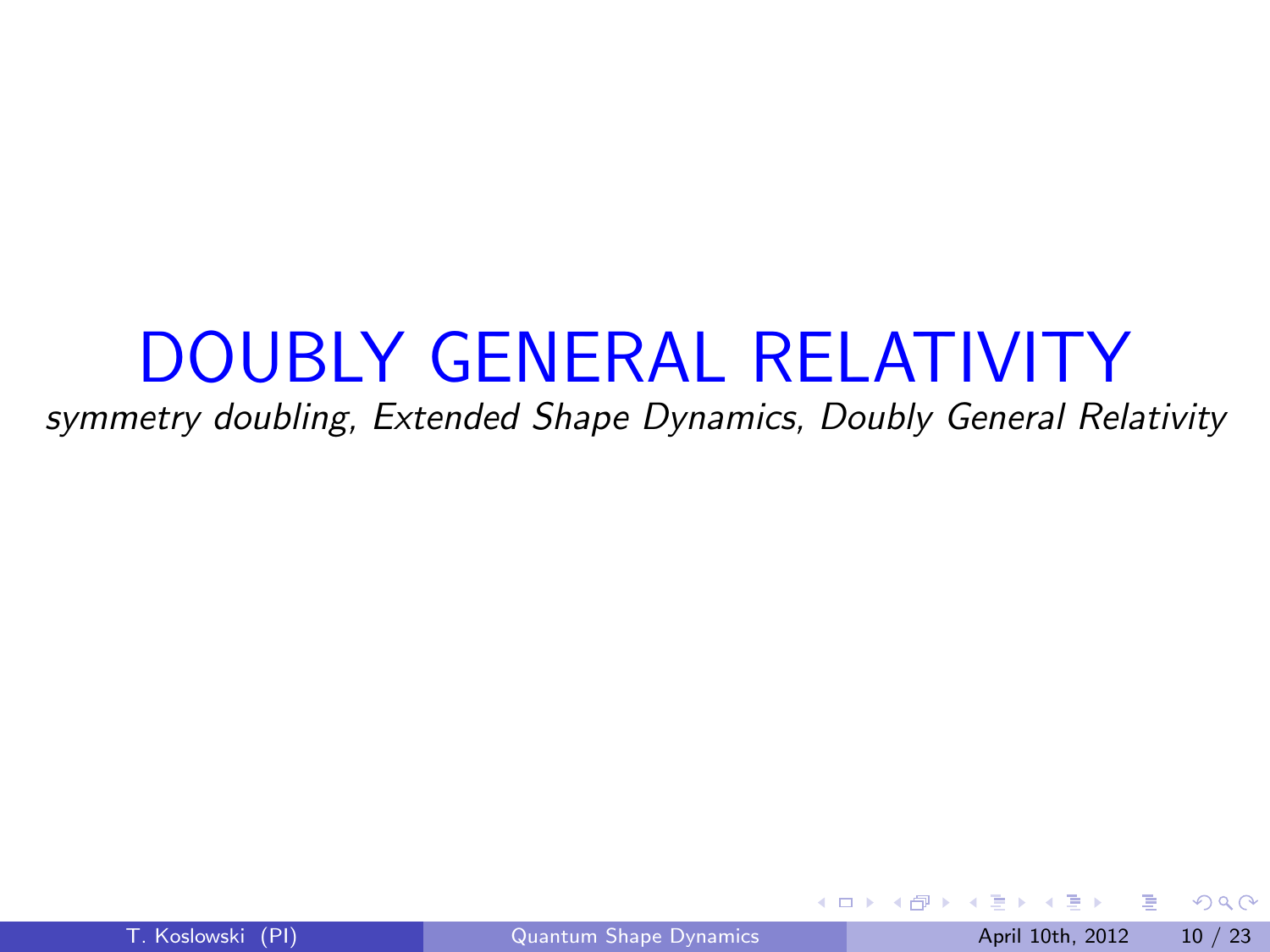# From Symmetry Trading to Symmetry Doubling

#### Symmetry Trading requires

Two first class surfaces (original and equivalent gauge symmetry) that gauge fix one another

## BRST-gauge-fixing

- $\Omega$  is nilpotent because orig. system is first class
- $\bullet \Psi$  can be chosen nilpotent because equiv. system is first class
- if  $H_0$  (on shell) Poisson commutes with  $\Omega$  and Ψ then gauge fixed

$$
H_{BRS}=H_o+\{\Omega,\Psi\}
$$

is annihilated by both  $s_{\Omega}$  and  $s_{\Psi}$ 

### Symmetry Doubling (NOT anti-BRST!)

Canonical action  $S = \int dt (p_i \dot{q}^i + P_\alpha \dot{\eta}^\alpha - H_{BRST})$  is invariant under two BRST-transformations (up to a boundary term)[.](#page-9-0)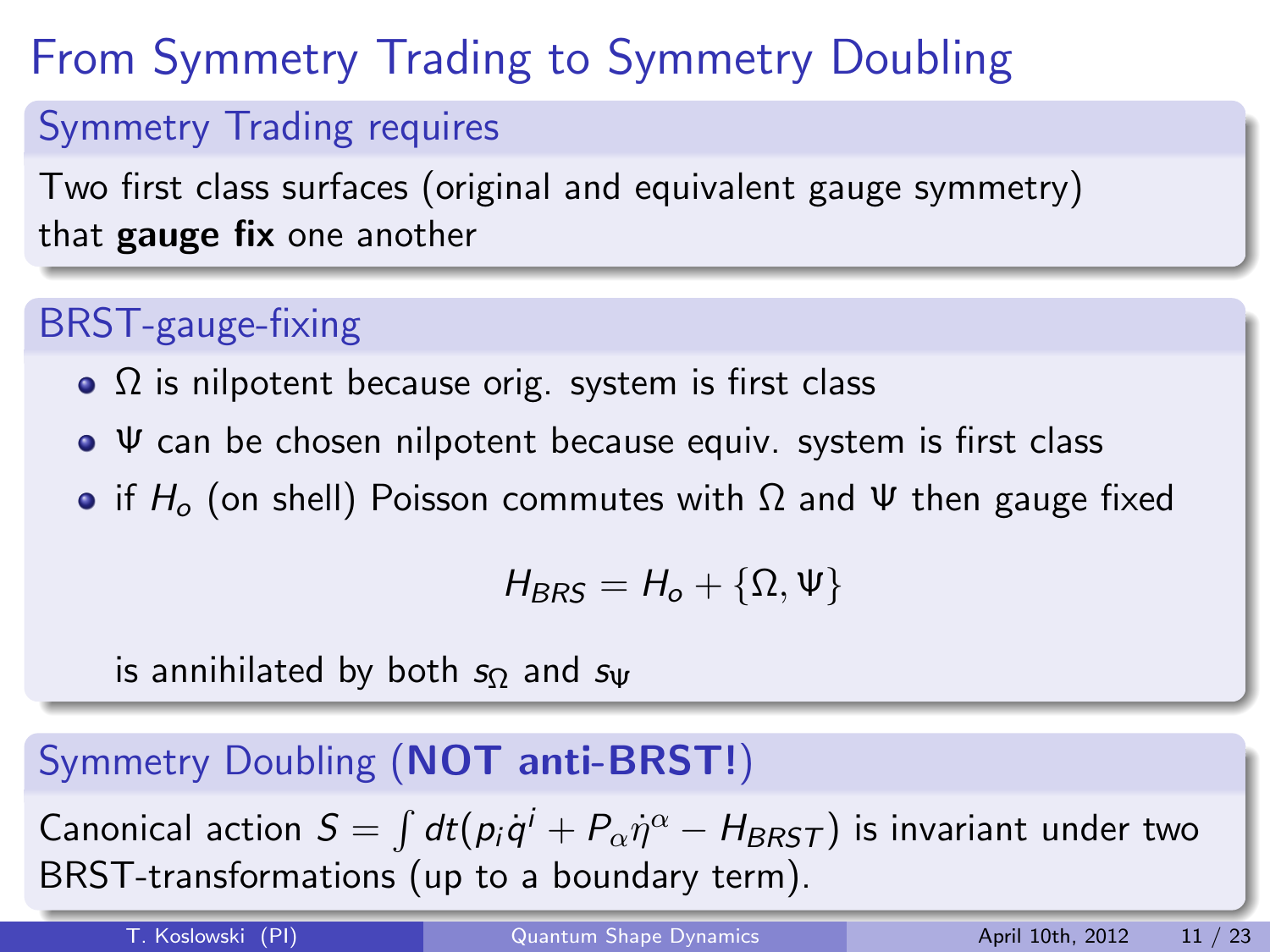## Construction of Doubly General Relativity (I)

#### Extending Shape Dynamics

- fixed CMC condition  $Q(x) = \pi(x) + \lambda \sqrt{|g|}$
- **•** conformal spatial harmonic gauge  $F^{k}(x) = (g^{ab}\delta_{c}^{k} + \frac{1}{3})$  $\frac{1}{3} g^{ak} \delta^b_c ) e^c_\alpha ( \nabla_a - \hat{\nabla}_a ) e^\alpha_b$
- First class system:  $\{Q(x),Q(y)\}=0=\{F^i(x),F^j(y)\}$ as well as  $\{Q(\mathsf{x}),\mathsf{F}^i(\mathsf{y})\}=\mathsf{F}^i(\mathsf{y})\delta(\mathsf{x},\mathsf{y})$

## Interpretation as "local conformal system"

 $Q$  generates spatial dilatations and Poisson brackets resemble  $C(3)$  at each point

## Gauge fixing ADM

- $\bullet$  gauge fixing operator is elliptic and invertible in a region R
- $\bullet$  out side  $R$ : meager set with finite dimensional kernel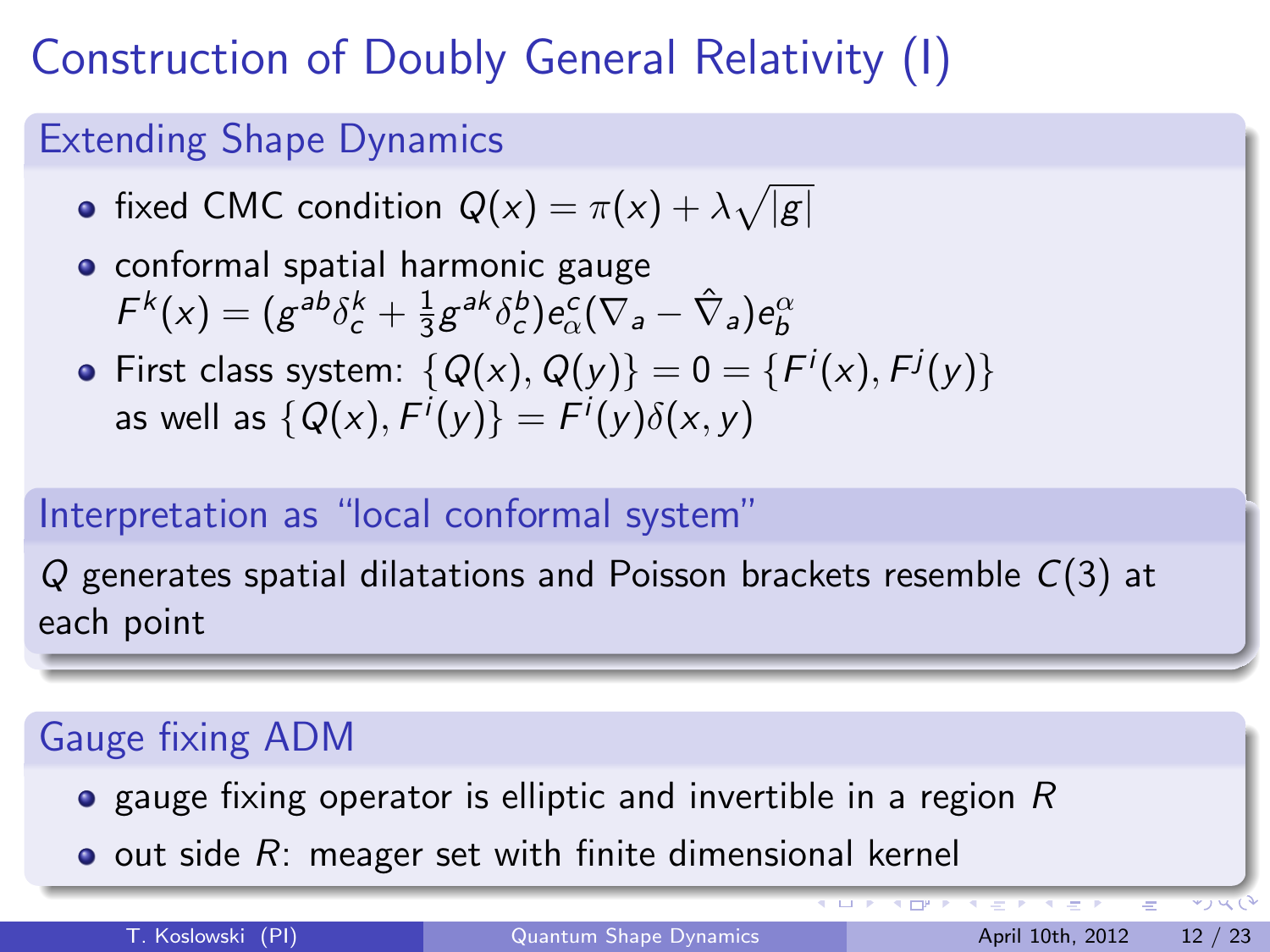## Construction of Doubly General Relativity (II)

### BRST-charges

$$
\Omega_{ADM} = \int d^3x \left( \eta S + \eta^a g_{ac} \pi_{;d}^{cd} + \eta^b \eta^a_{,b} P_a + \frac{1}{2} \eta^a \eta_{,a} P + \eta \eta_{,c} P_b g^{bc} \right)
$$
  

$$
\Omega_{ESD} = \int d^3x \left( P \frac{\pi}{\sqrt{g}} + P_a F^a + \frac{1}{2} \frac{P}{\sqrt{g}} P_a \eta^a \right)
$$

### Gauge-fixed gravity action

 $\mathcal{S}_{\text{\it gf}}=\int dt\left(\text{\it symp.pot.}+\{\Omega_{ADM},\Omega_{ESD}\}\right)$  is invariant under usual ADM-BRST transformations and

#### a hidden BRST-invariance of  $S_{\text{er}}$  under

$$
s_{ESD}g_{ab} = \frac{P}{\sqrt{g}}g_{ab} \qquad s_{ESD}\pi^{ab} = \text{``long''}
$$
  
\n
$$
s_{ESD}\eta = -\frac{1}{\sqrt{g}}(\pi + \frac{1}{2}P_c\eta^c) \qquad s_{ESD}P = 0
$$
  
\n
$$
s_{ESD}\eta^a = -F^a + \frac{P}{2\sqrt{g}}\eta^a \qquad s_{ESD}P_a = \frac{P}{2\sqrt{g}}P_a
$$

due to extended Shape Dynamics.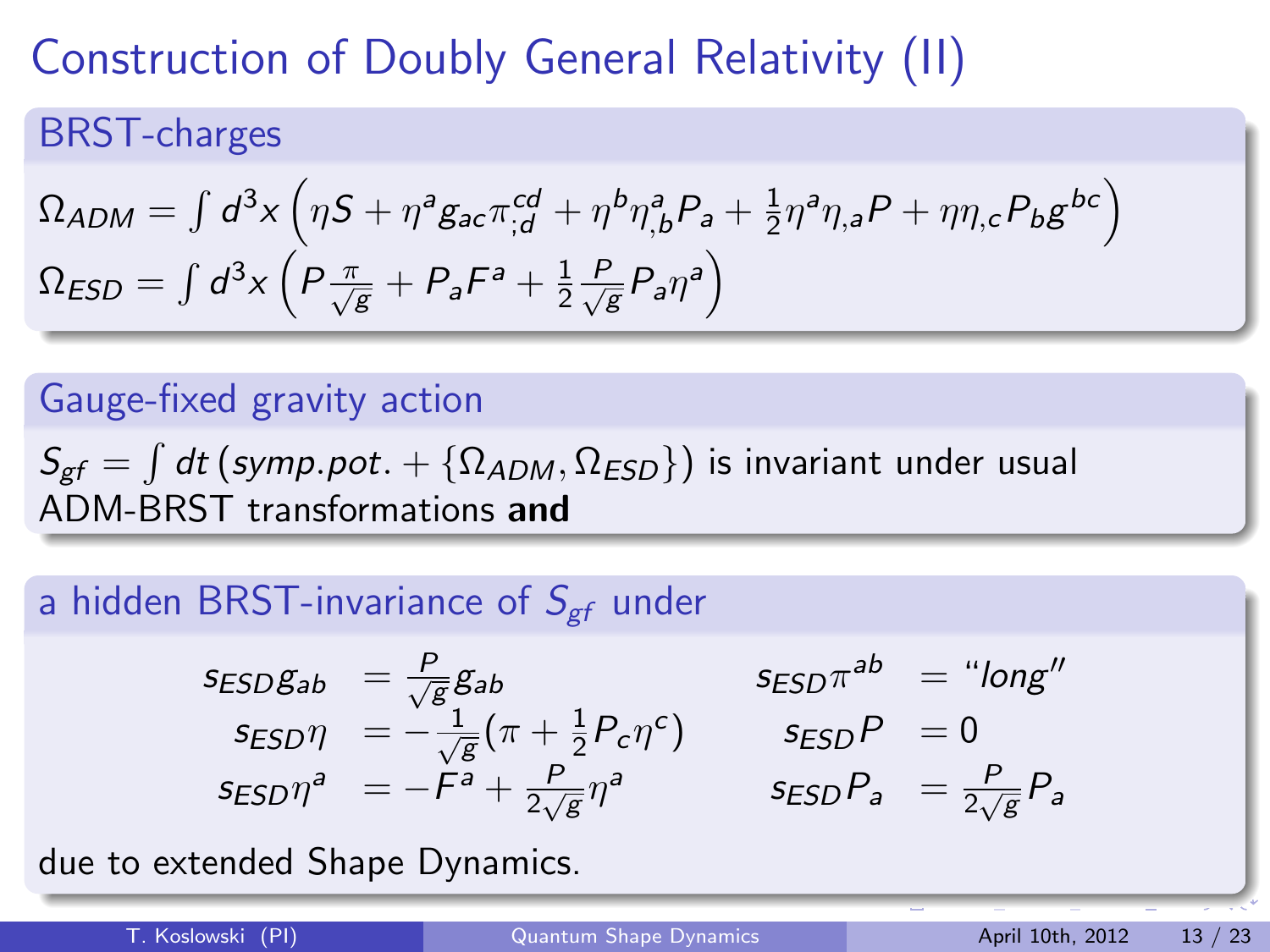## Construction of Doubly General Relativity (III)

#### Interpretation

The Hamiltonian of Doubly General Relativity is

$$
H_{DGR} = S(\frac{\pi}{\sqrt{|g|}} + \lambda) + H(F^a) + \mathcal{O}(\eta)
$$

The ghost-free part is neither the "frozen Hamiltonain"  $H = 0$ nor the CMC-Hamiltonian  $H = S(N_{CMC}[g, \pi]),$ but a generator of dynamics for  $\lambda + \frac{\pi}{\sqrt{|g|}} > 0$ .

 $200$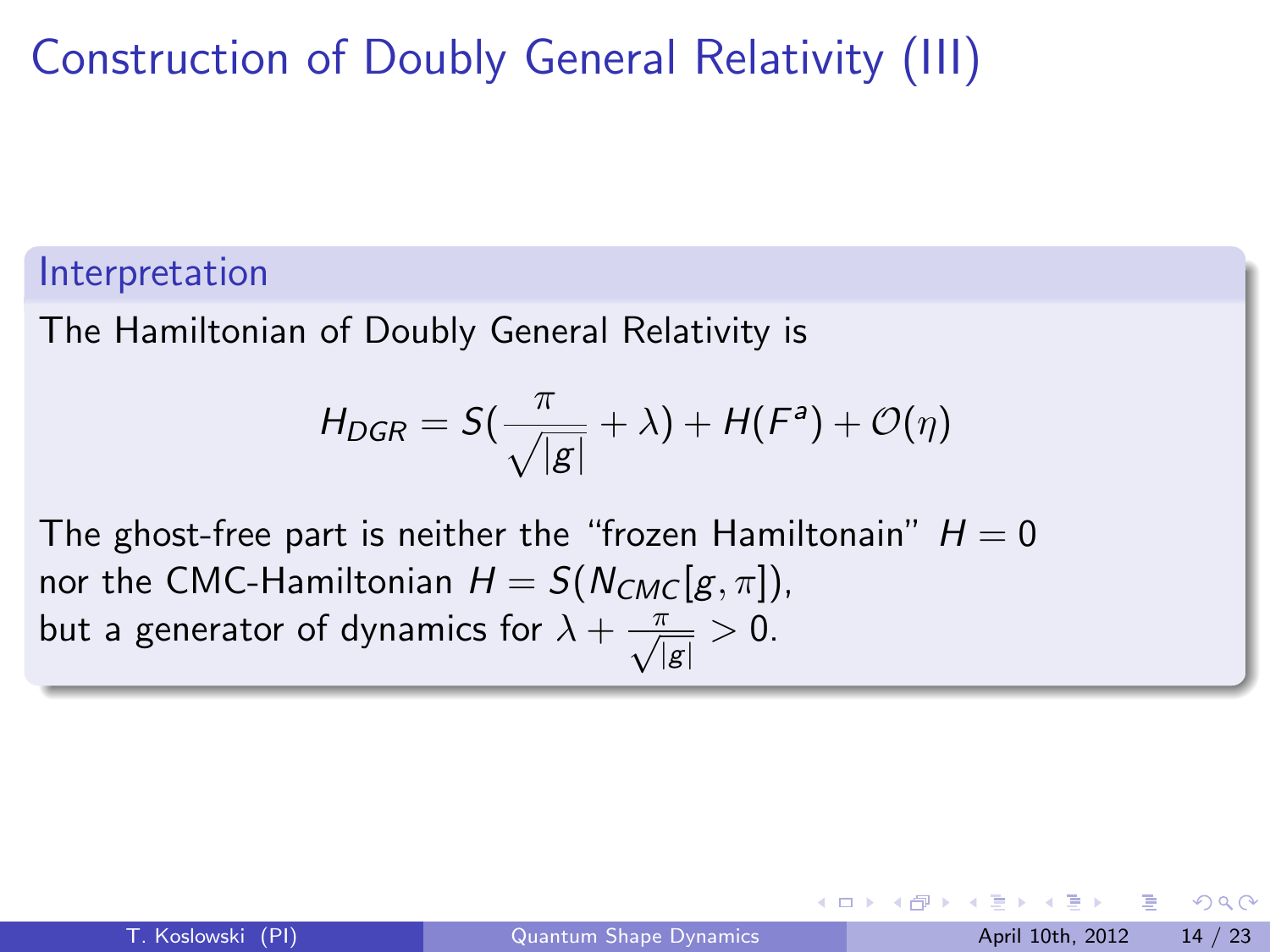# EFFECTIVE FIELD THEORY

standard reasoning, symmetry doubling, definition of a gravity theory

4 0 8

÷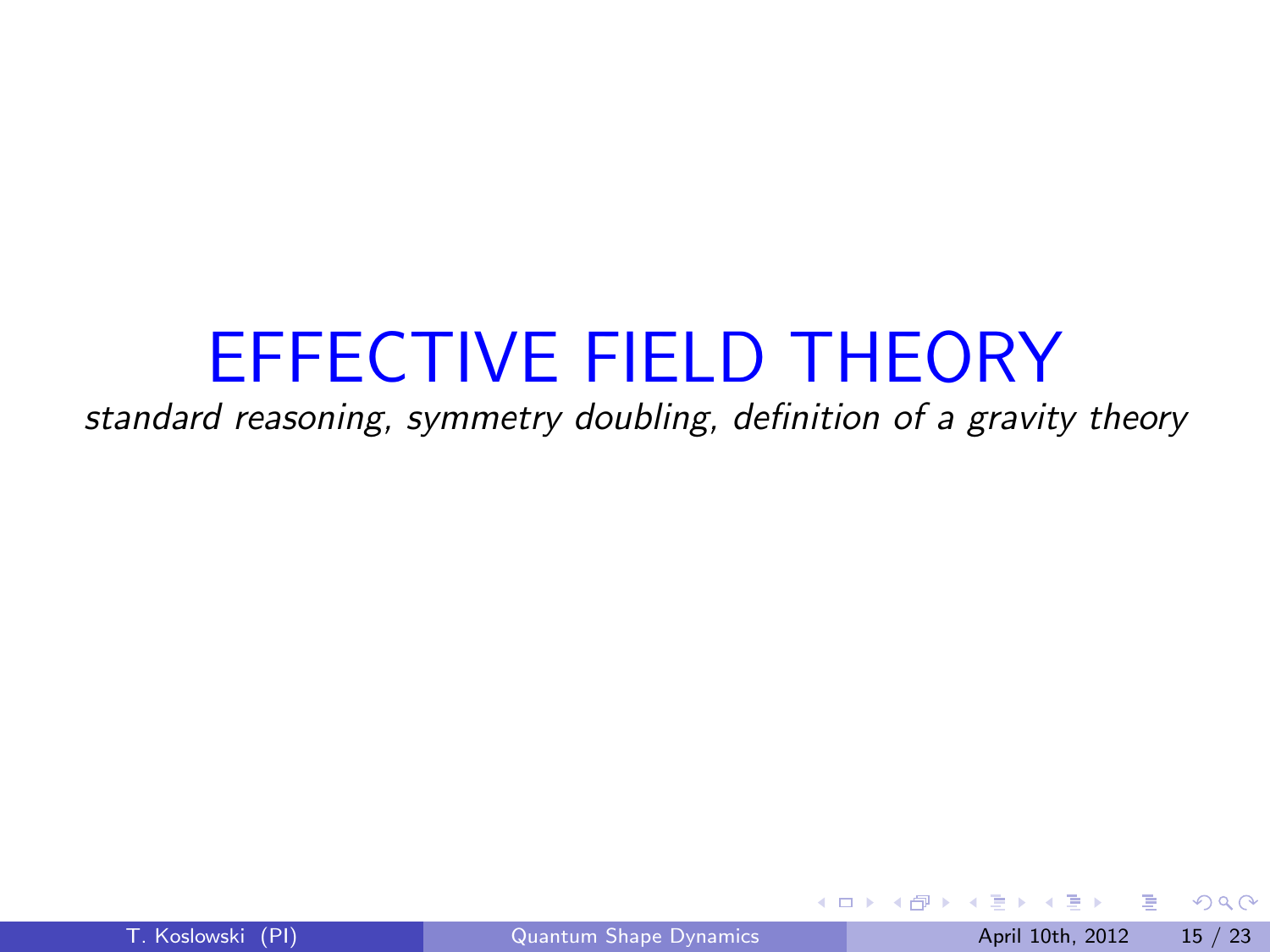## Renormalization Group and Effective Field Theory

- **Renormalization group:** Γ<sub>k</sub> interpolates between local bare action  $S_\Lambda$  (at UV cut-off Λ) and effective action Γ (in IR)
- $\bullet$   $\Gamma_k$ : functional on theory space (field content, symmetries, approx. locality)
- Asymptotic safety progr.: Find UV-fixed point with few relevant directions  $\Rightarrow$  predictive theory
- $\bullet$  Approximations: Fixed points  $\leftrightarrow$  broken BRST-symmetries,  $RG$ -relevance  $\leftrightarrow$  dimensional analysis (weak IR coupling)
- $\bullet$  Universality: IR attractive critical manifold (i.e.  $S_{\Lambda}$  unimportant for IR)

#### Two Uses for RG:

• Fundamental theory: hard to verify  $w/o$  heuristic • Theory Space constr. ppl. for local effective actions

(field content, BRST-symmetries, dimensionality, locality)

 $QQ$ 

 $\left\{ \begin{array}{ccc} 1 & 0 & 0 \\ 0 & 1 & 0 \end{array} \right.$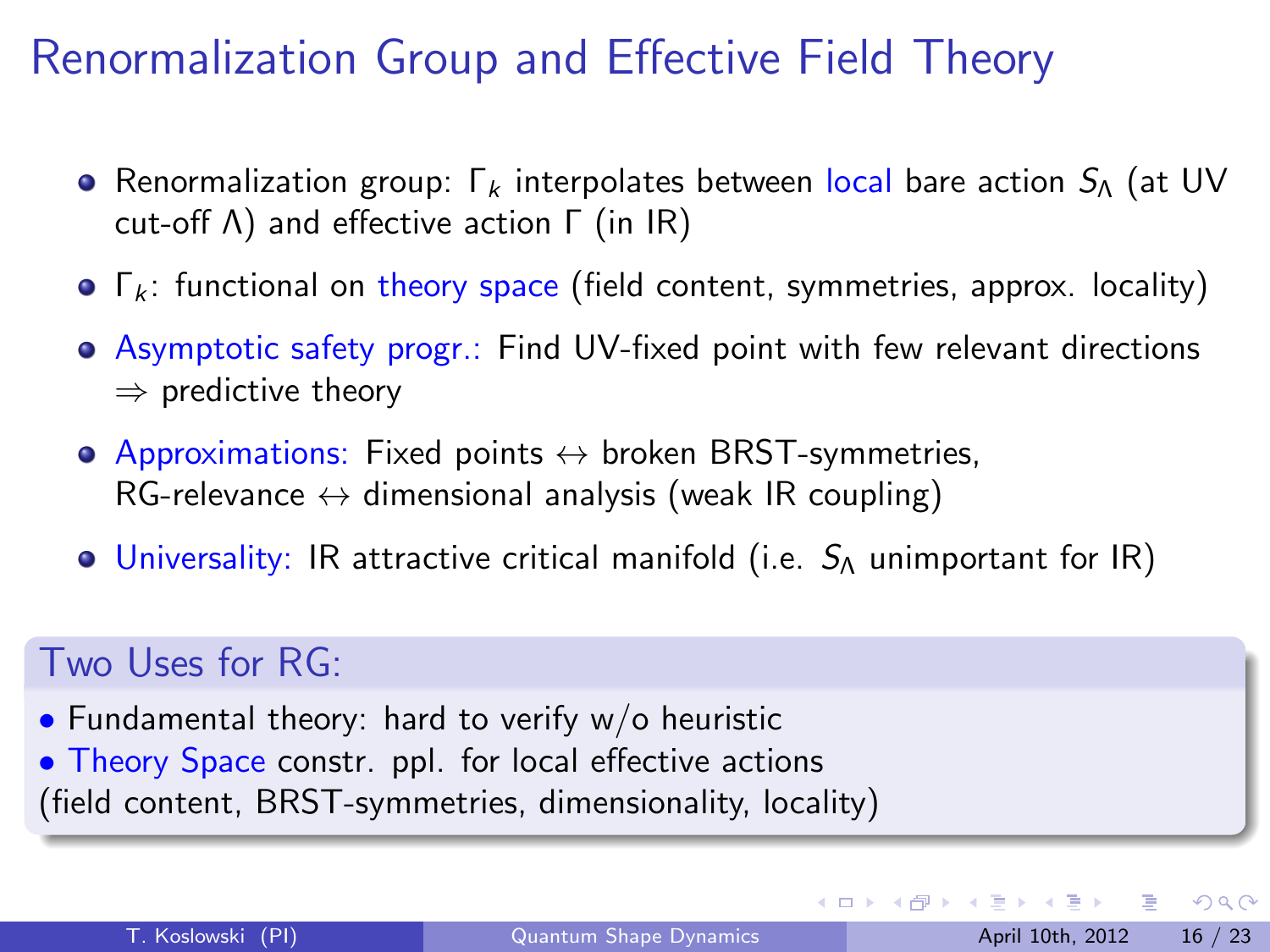# Theory Space of Gravity

#### Slavnov-Taylor Identities:

• assuming an invariant path integral measure  $\Rightarrow$  BRST-variations yield:

$$
\langle s_{ADM} \phi_A \rangle \frac{\delta_L \Gamma}{\delta \phi_A} = 0 \text{ and } \langle s_{ESD} \phi_A \rangle \frac{\delta_L \Gamma}{\delta \phi_A} = 0
$$

BRST-variations are nonlinear  $\Rightarrow$  difficult Legendre transform

- Nonlinearity obstructs use of two Zinn-Justin equations  $(\Gamma, \Gamma)_{1}|_{\hat{\phi}_{2}=0} = 0 = (\Gamma, \Gamma)_{2}|_{\hat{\phi}_{1}=0}$
- in semiclassical approximation  $(\langle F[\phi] \rangle_{sc} = F[\phi_{sc}] + \mathcal{O}(\hbar))$ :

$$
s_{ADM}\Gamma=\mathcal{O}(\hbar)\text{ and }s_{ESD}\Gamma=\mathcal{O}(\hbar)
$$

#### Refined definition of a gravity theory (from semiclassical reasoning):

Gravity  $=$  local action for  $g_{ab}, \pi^{ab}, \eta, P, \eta^a, P_a$  at gh. number 0 that is invariant under ADM- and ESD- BRST-transformations  $s_{ADM}$ ,  $s_{ESD}$ 

 $\leftarrow$ 

4 同 下

 $4190$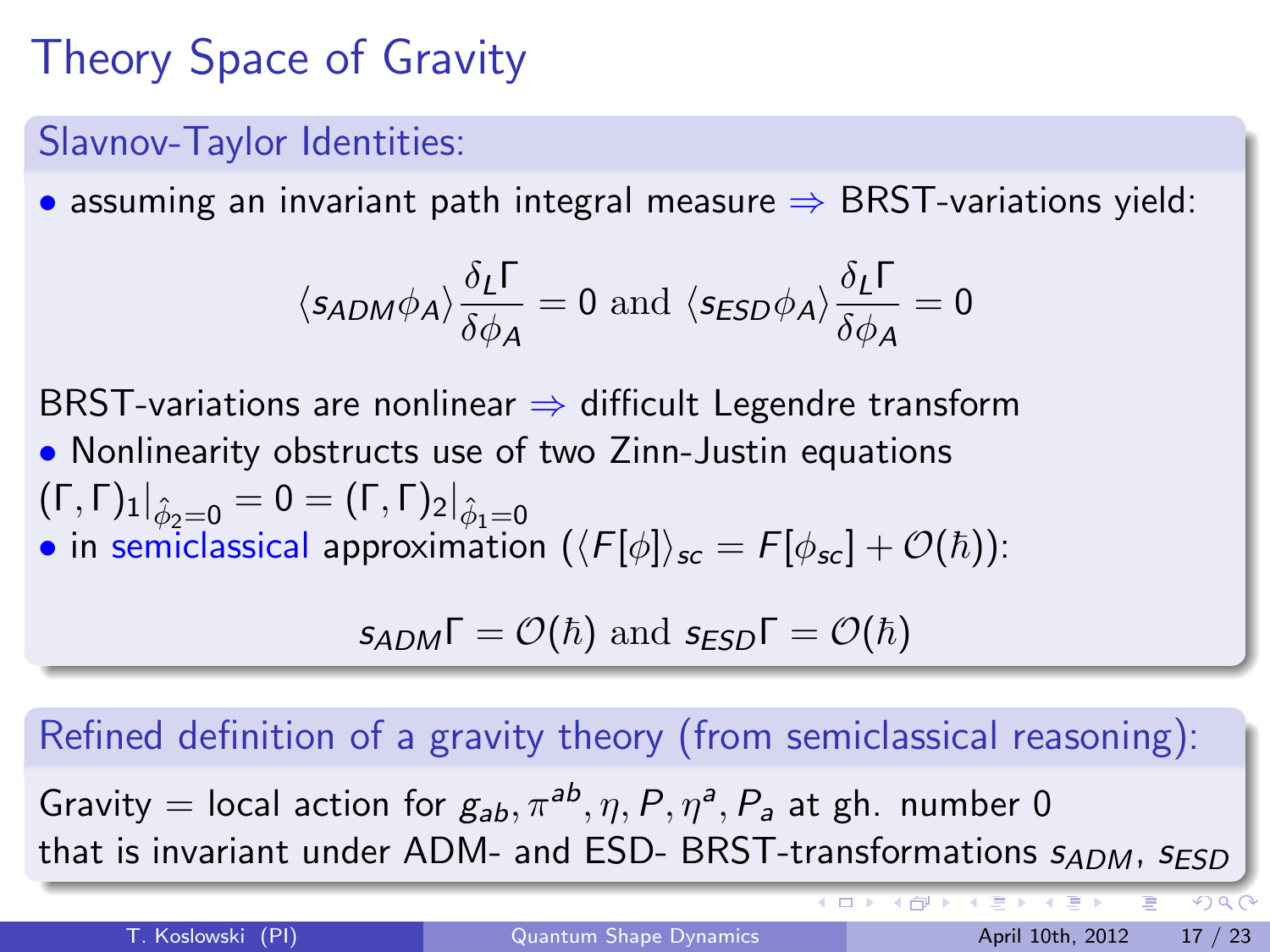# FURTHER DIRECTIONS

dualities, experimental implications, renormalization (first baby steps)

画

 $QQ$ 

 $\sim$  $\rightarrow$   $\pm$ 

4 0 8

●▶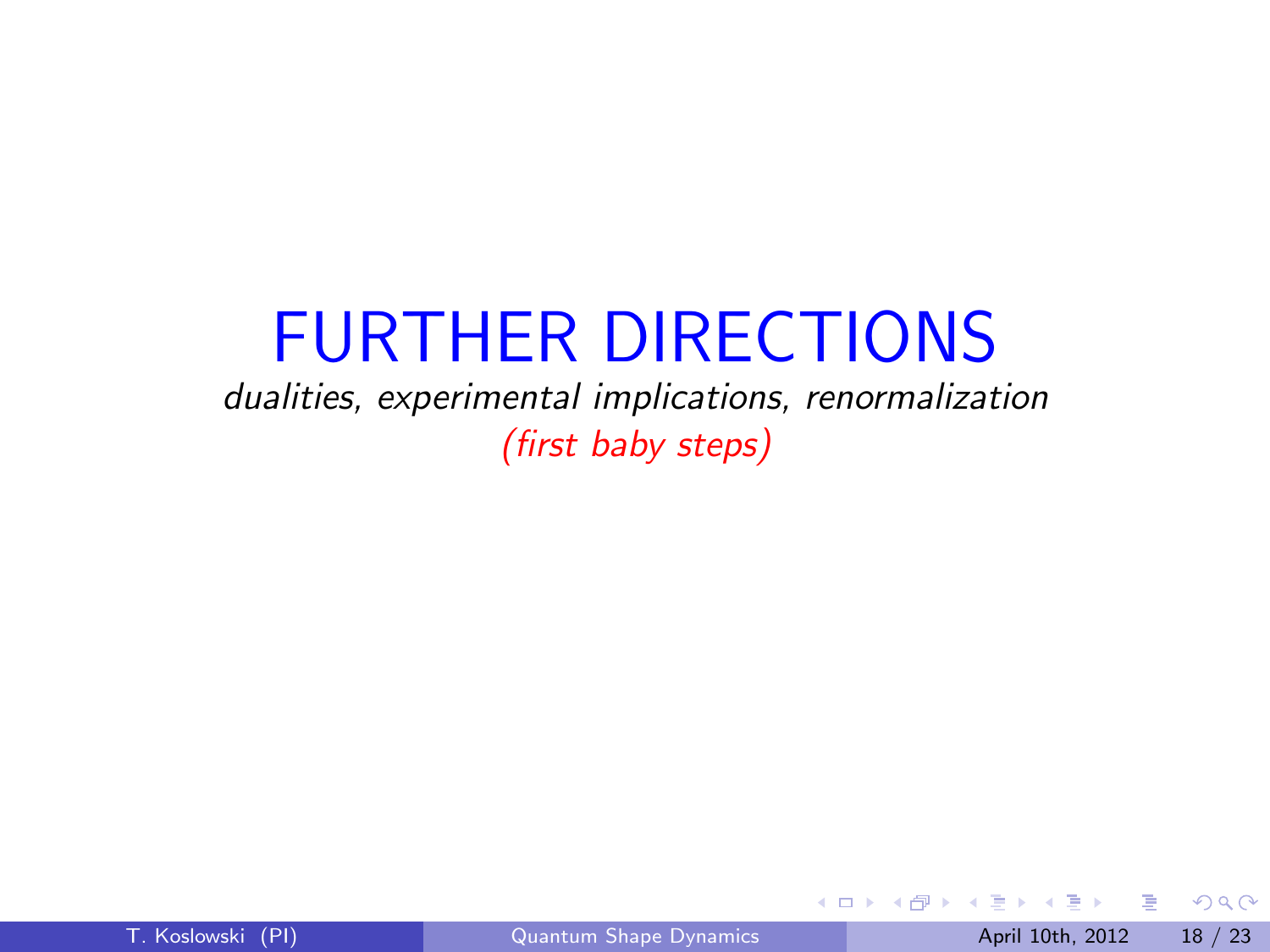## Classical Theory and Observations

#### Construction of classical gravity:

effective field theory:

- revised theory space
- **o** dimensional analysis

 $\Rightarrow$  construction ppl. for classical Doubly General Relativity

#### Possible Observable Consequences

- Effective field theory for GR: all higher derivative curvature invariants are allowed (just suppressed at low energies)
- **these are generally not compatible with Extended Shape Dynamics**  $\Rightarrow$  DGR can be experimentally distinguished from usual GR (but only beyond Einstein-Hilbert)

This theory space has **not** been explored!

 $\Omega$ 

イロト イ押ト イヨト イヨト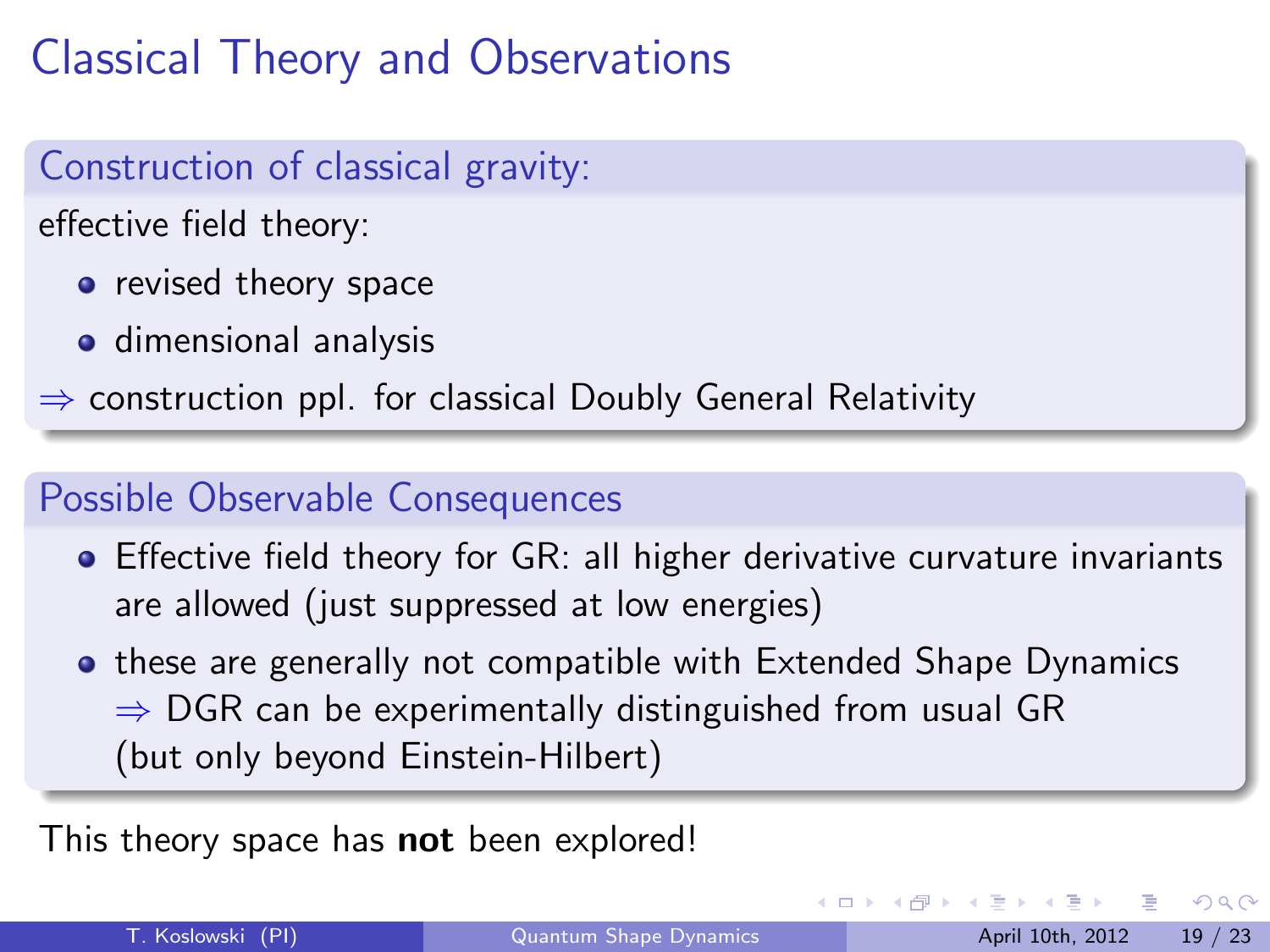## Bulk/bulk duality

#### Usual Shape Dynamics: bulk/boundary duality

- Hamiltonian at large volume  $H_{SD} = \langle \pi \rangle^2 12 \Lambda$
- gauge group: diffeomorphisms, vol. pres. conf. trfs.  $\pi \langle \pi \rangle \sqrt{|g|} \approx 0$ ⇒ dynamical large CMC-volume CFT-correspondence of gravity

#### Duobly General Relativity:

- True evolution generated by  $H_{BRST} \Rightarrow$  "bulk"
- **compatible with two equivalent symmetry principles describe gravity**

#### Remark:

The symmetry doubling mechanism is very generic: possible explanation for dualities like  $(A)dS/CFT$ 

 $QQ$ 

 $\left\{ \begin{array}{ccc} 1 & 0 & 0 \\ 0 & 1 & 0 \end{array} \right.$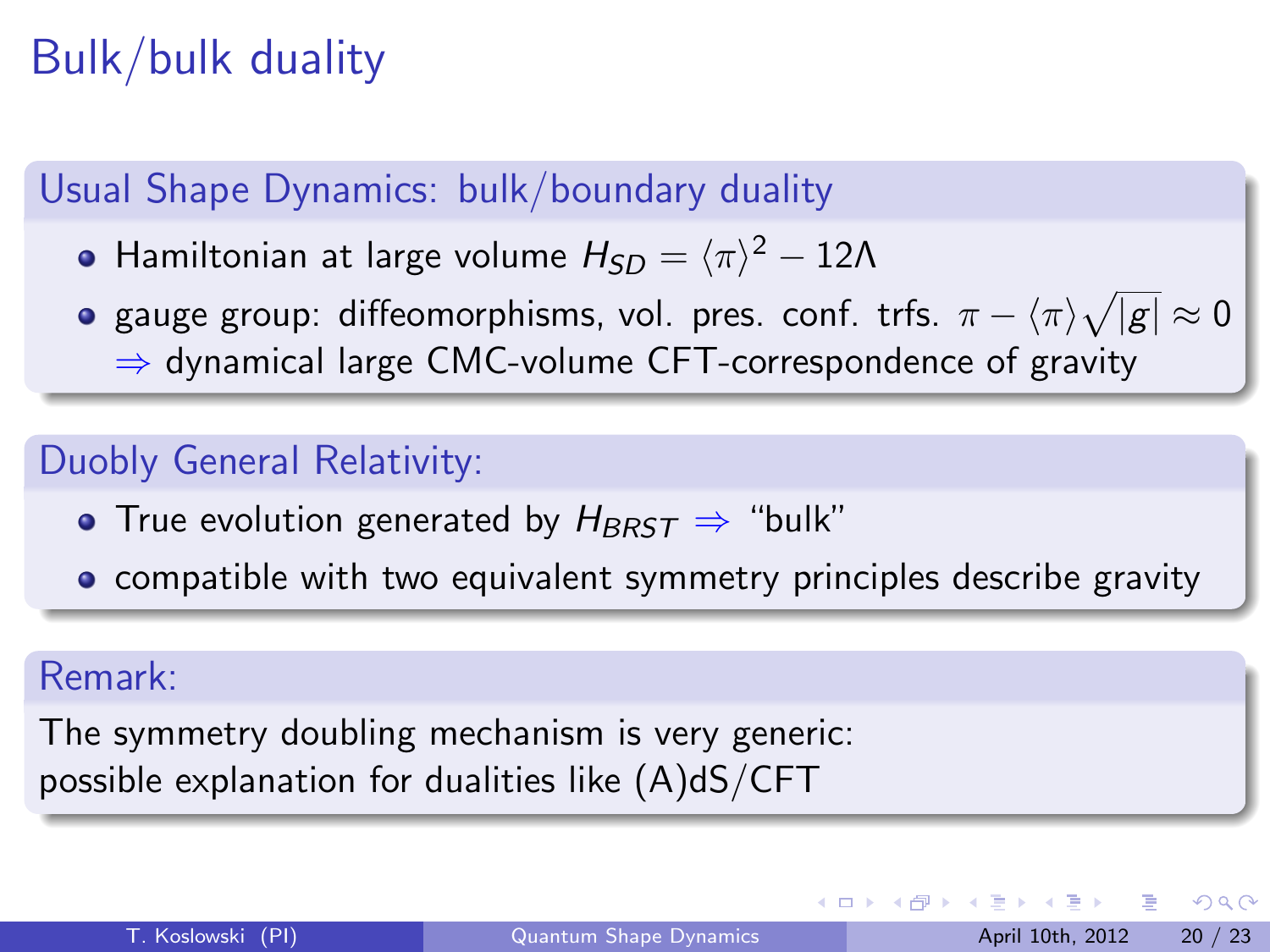## Renormalization

#### Immediate Question:

Are there implications of symmetry doubling for counter terms? Possibly yes, but seems unfeasible in metric formulation.

#### Current Directions:

• Find a formulation of DGR where enough transofrmations are linearly realized:

This makes prediction about counter terms very feasible

• Find a gauge fixing with improved power counting: Idea: part. fkt. Z is independent of gaug.fix. (quant. mast equ.) view action as ESD action and gauge fix with  $\Omega' - \Omega_{ADM}$  (in BV)  $\Rightarrow$  gives arbitrary gauge fixing of ESD

 $QQ$ 

イロト イ押ト イヨト イヨト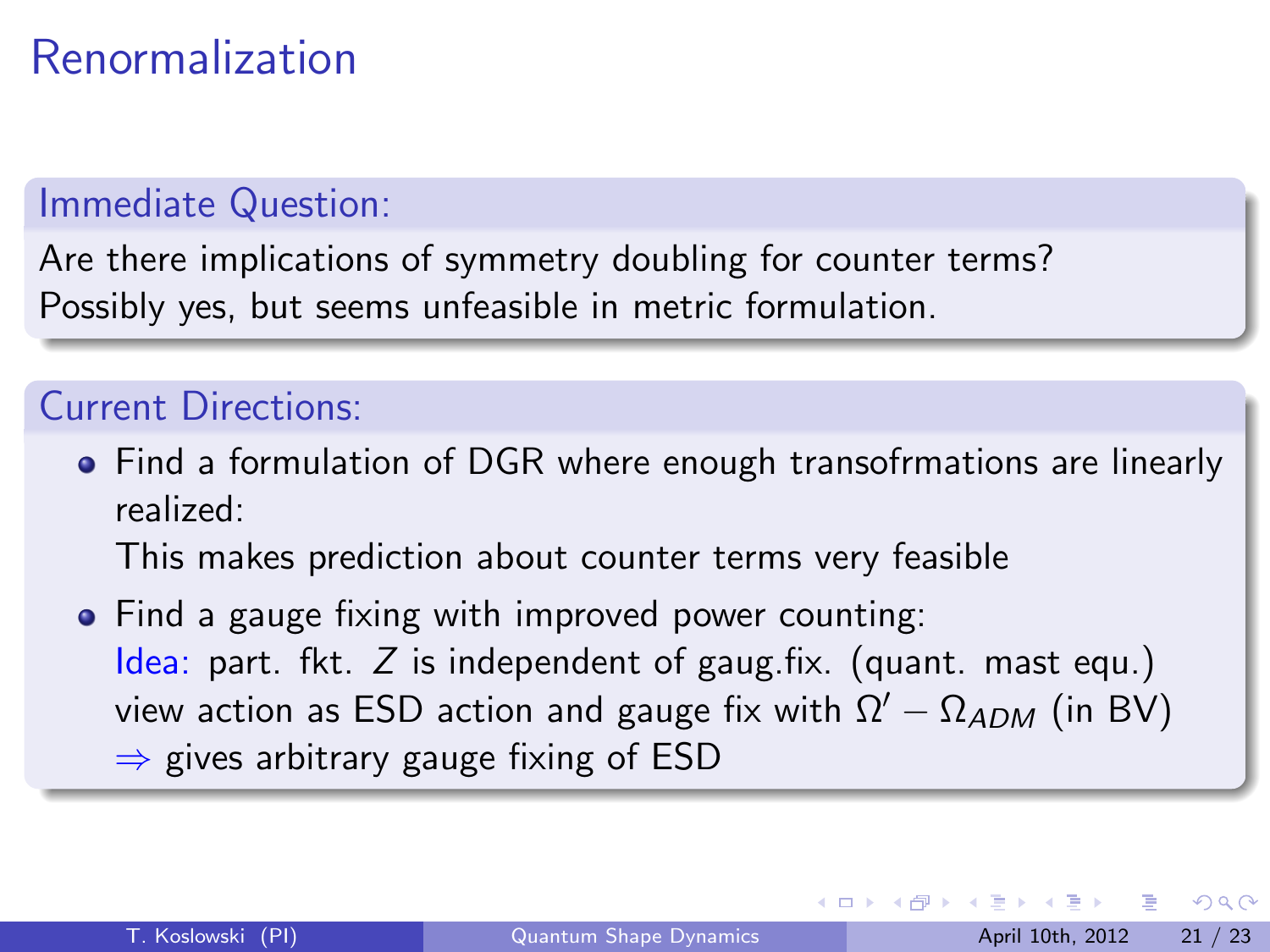## Conclusions

- **1** Symmetry trading is generic and gives equivalent gauge theories
- <sup>2</sup> Symmetry trading implies symmetry doubling in BRST formalism
- Equivalence of Shape Dynamics and GR  $\Rightarrow$  Doubly General Relativity
- DGR implies a new theory space for gravity. To explore:
	- $\triangleright$  are there semiclassical predictions (beyond E-H-action)?
	- $\triangleright$  universality classes on this revised theory space (FRGE methods)?
	- $\triangleright$  new view on dualities?
- **5** Just started homogeneous quantum cosmology

#### "Doubly General Relativity" in one line:

There is a hidden BRST-invariance in gravity due to Shape Dynamics.

 $\Omega$ 

**The South Book**